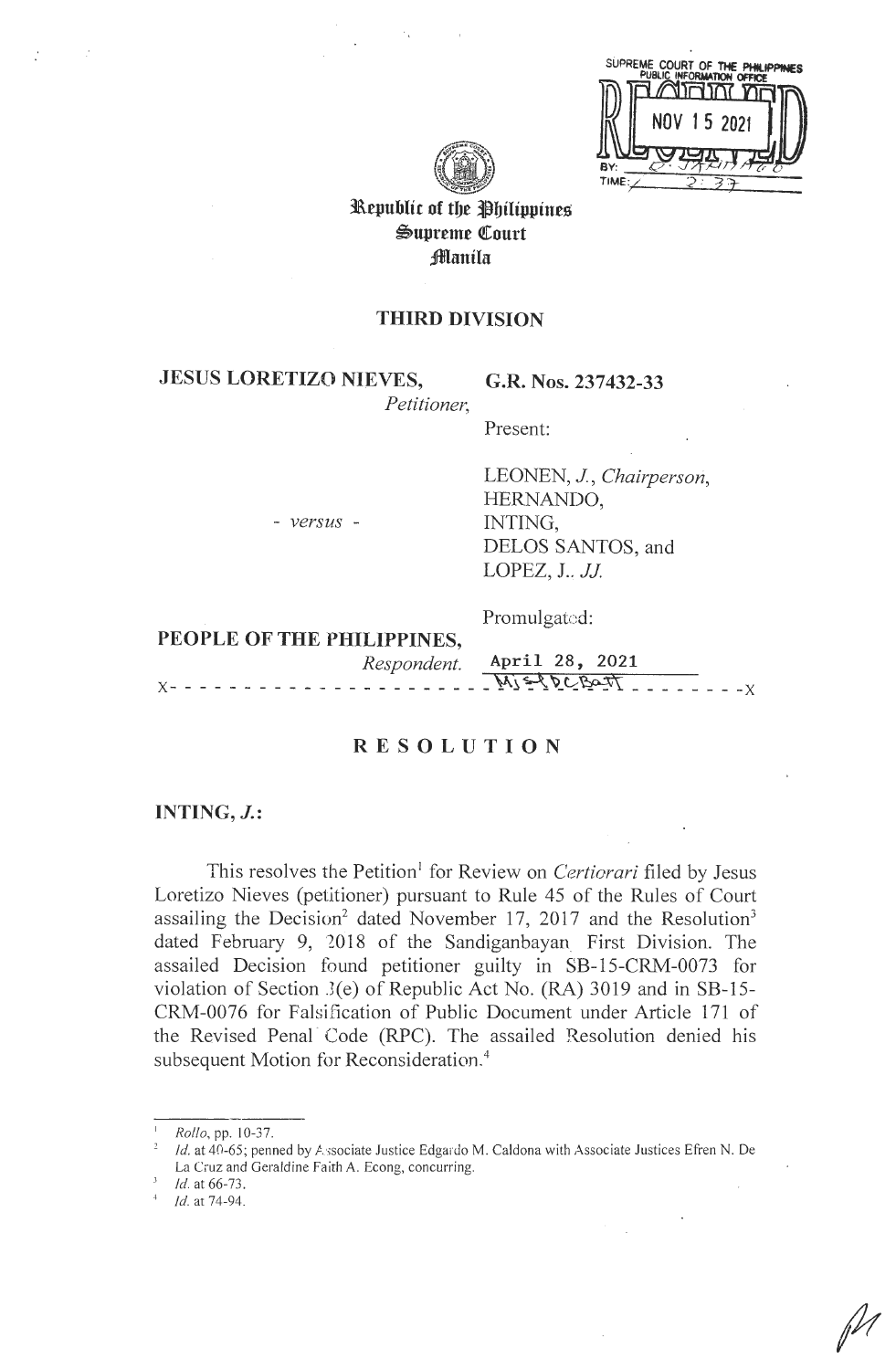#### *The Antecedents*

#### The Information in Criminal Case No. SB-15-CRM-0073 states:

That on April 11, 2006 or sometime prior or subsequent thereto in Pagadian City, Zamboanga del Sur and within the jurisdiction of this Honorable Court; accused Jesus Loretizo Nieves, being then the Regional Director (SG 28) of the Department of Education (DepEd), Regional Office No. IX (RO 9), Zamboanga City and concurrent Head of Procuring Entity and approving official of DepEd RO 9's Bids and Awards Committee (BAC), while in the performance of his administrative and official functions; acting with manifest partiality, evident bad faith and gross inexcusable negligence; did then and there willfully, unlawfully, and criminally give unwarranted benefits, advantage and preference to Felta Multi-Media, Inc. (Felta) by falsifying the BAC Resolution dated April 11, 2006 and forging the signatures of Harpi A. Sali, BAC Vice Chairman, Virginia C. Amiruddin, Member, and Pilar J. Rico, Member, to make it appear that the BAC recommended direct contracting as the mode of procurement of IT package materials worth FOUR MILLION SEVEN HUNDRED SEVENTY-SIX THOUSAND SEVEN HLNDRED EIGHTY-SIX PHILIPPINE PESOS (P4,776,786.00) from Felta in violation of the requirement of public bidding under Republic Act No. 9184; causing the release to Felta of P4,776,786.00 in public funds as payment; to the damage and injury of the government in the aforementioned amount.

## CONTRARY TO LAW.<sup>5</sup>

The accusatory portion of the Information in Criminal Case No. SB-15-CRM-0076 reads:

That on April 11, 2006 or sometime prior or subsequent thereto in Pagadian City, Zamboanga del Sur and within the jurisdiction of this Honorable Court; accused Jesus Loretizo Nieves, being then the Regional Director (SG 28} of the Department of Education (DepEd), Regional Office No. IX (RO 9), Zamboanga City; committing the offense in relation to office and taking advantage of his position as the Head of Procuring Entity and approving official of the Bids and Awards Committee (BAC), DepEd RO 9; did then and there willfully, unlawfully and feloniously falsify the BAC Resolution dated April 11, 2006 by making it appear that the BAC recommended direct contracting as the mode of procurement of IT package materials worth P4,776,786.00 from Felta Multi-Media, Inc. when in truth and in fact, he knew that no such Resolution existed; and by forging the signatures of Harpi A. Sali, BAC Vice-Chairman, Virginia C.

As culled from the Decision dated November 17, 2017 of the Sandiganbayan, *id.* at 41.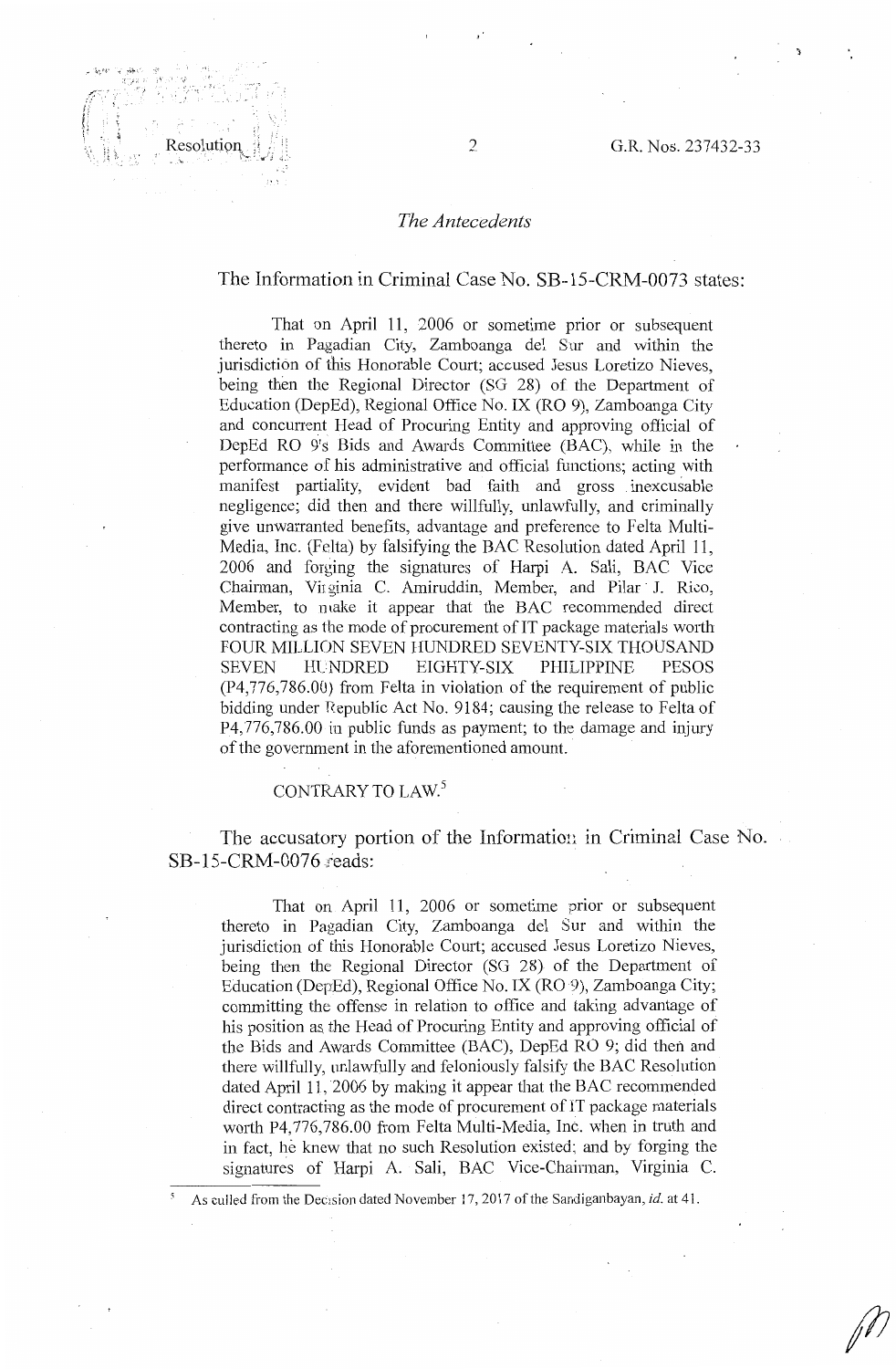Amiruddin, Member, and Pilar J. Rico, Member on said Resolution; thereby perverting the truth in violation of the legal obligation to disclose the truth inherent in the Government Procurement Reform Act.

### CONTRARY TO LAW.<sup>6</sup>

Arraigned thereon, petitioner entered a plea of not guilty in each offense charged.<sup>7</sup>

#### *Version of the Prosecution*

In the 2007 Annual Audit Report (AAR) of the Department of Education, Regional Office No. IX (DepEd-RO IX), the Commission on Audit (COA) found that DepEd-RO IX released public funds amounting to P99,579,141.00 which were not documented and recorded in its books of account. Out of the amount, P48,678,355.00 and P46,124,000.00 were paid to Exquisite Enterprises and Aphrodite Builders, respectively, which, upon investigation, were found to be non-existing entities. The additional P4,776,786.00, the subject of the present criminal charges was paid to Felta-Multi Media, Inc. (Felta) for the procurement of IT packages and materials. This was also not included in the DepEd-RO IX's books of account. $8$ 

Records show that on August 9, 2007, the Department of Budget and Management (DBM) released to DepEd-RO IX the amount of P4,776,786.00 under Advice of Notice of Cash Allotment Issued No. 325002-6. However, the audit revealed that the receipt of the funds from the DBM as well as the payment thereof to Felta were not recorded in the books of account of the department.<sup>9</sup> Due to this irregularity, the team of auditors issued Audit Observation Memorandum No. 2008-005(07) dated February 14, 2008. Per the petitioner, while the cash allotment was intended to cover payment of account payable to an external creditor, it was not recorded as account payable due to the absence of documents; and that accordingly, the accounting division had no basis to take up such fund or the disbursement thereof.<sup>10</sup>

- Id. at 41-42.
- *Id.* at 42.
- 8 *Id.* at 44 and 159.
- 9 *Id.* at 45-46.
- 10 *Id.* at 46.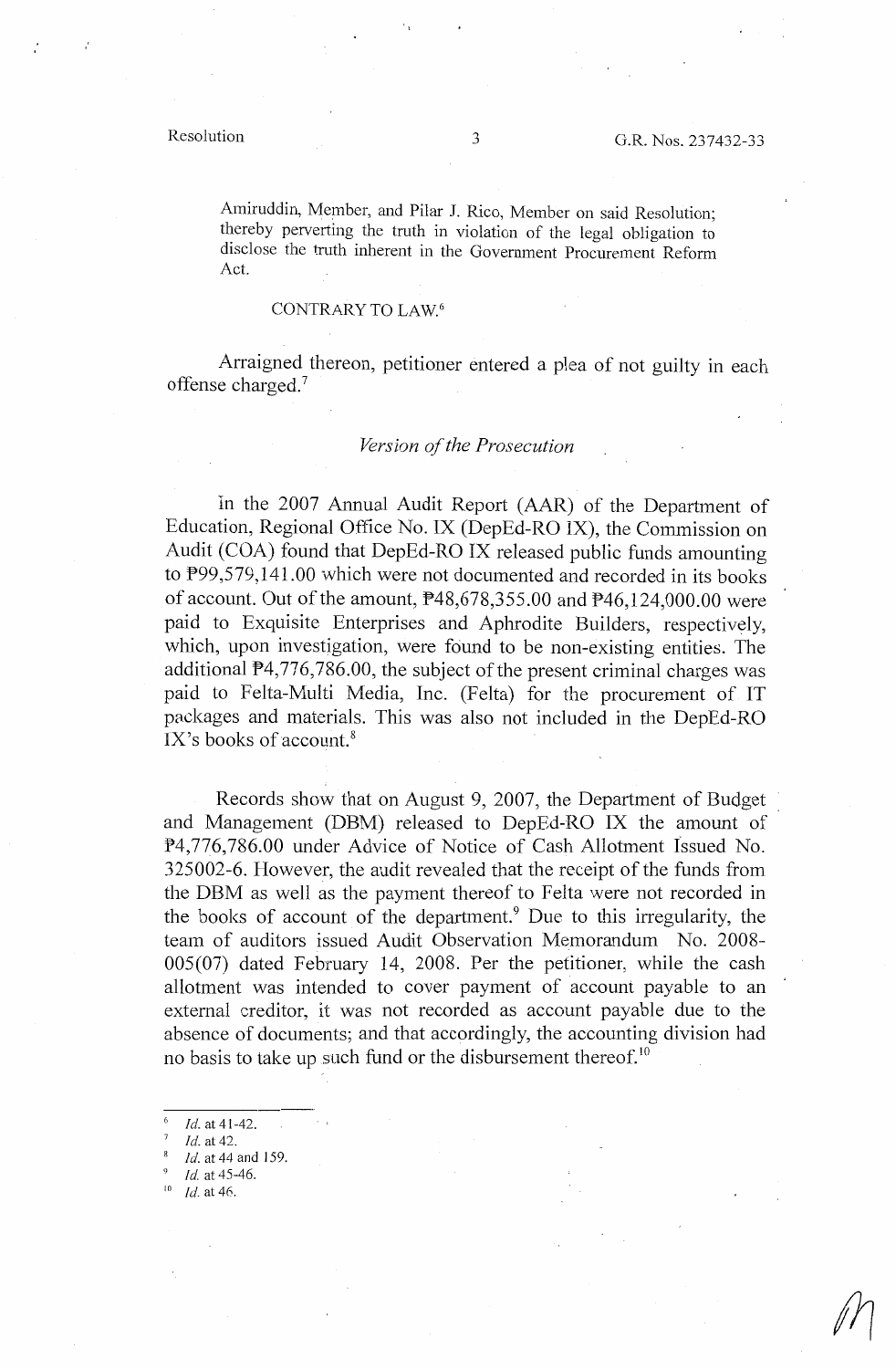On April 11, 2008, the audit team issued a Notice of Suspension No. 08-002-10 (07). It suspended in audit the payment of P4,776,786.00 to Felta due to the non-recording of the notice of cash allotment received and for failing to record its disbursement. In issuing the notice of suspension, the audit team took note of the non-submission of the dishursement voucher and the necessary supporting documents relative thereto. $11$ 

In his verified answer, petitioner averred that the transaction has undergone the required budgeting and accounting examinations. He pointed out that there was no legal impediment to prevent him from releasing the funds to the creditor. To prove his point, he submitted the following documents: (a) Obligation Request No. 07-07-094; (b) Delivery Receipt No. 19134 dated July 20, 2007 with Invoice 3787; (c) Delivery Receipt No. 19135 dated July 20, 2007; (d) Delivery Receipt No. 19136 dated July 20, 2007; (e) Purchase Request reiterating the purpose of distribution under the Priority Development Assistance Fund (PDAF) of Congressman Gerry A. Salapudin as requested by the Supply Officer; (f) Bids and Awards Committee Resolution dated April 11, 2006; (g) Purchase Order, Requisition Slip, Inspection and Acceptance Slip dated July 16, 2007 signed by the Supply Officer and the Inspection Officer; (h) Advice of NCA Issued No. 325002-6 (Fund 101) dated August 9, 2007; and (i) Advice to Debit Account. He cited the Bids and Awards (BAC) Resolution dated April 11, 2006 allegedly exempting the PDAF from prior public bidding requirement. He averred that all the transactions under such category should not be covered by RA 9184 br the Government Procurement Reform Act.<sup>12</sup>

The state auditors found petitioner's defense without legal basis as neither RA 9184 nor its Implementing Rules and Regulations provided that the PDAF of congressmen is exempted from the requirement of prior bidding in government procurement. In addition, they stressed that there was an outstanding moratorium on the purchase of reference materials pursuant to DepEd Order No. 38 dated June 7, 2007 which reiterated DECS Order No. 25 issued in 1999. Petitioner also failed to submit the distribution list of computers as received by the actual recipients which makes the physical delivery, existence, and receipt thereof doubtful. On October 14, 2008, the team of auditors issued a

*Id.* at 46.

*Id.* at 46-47.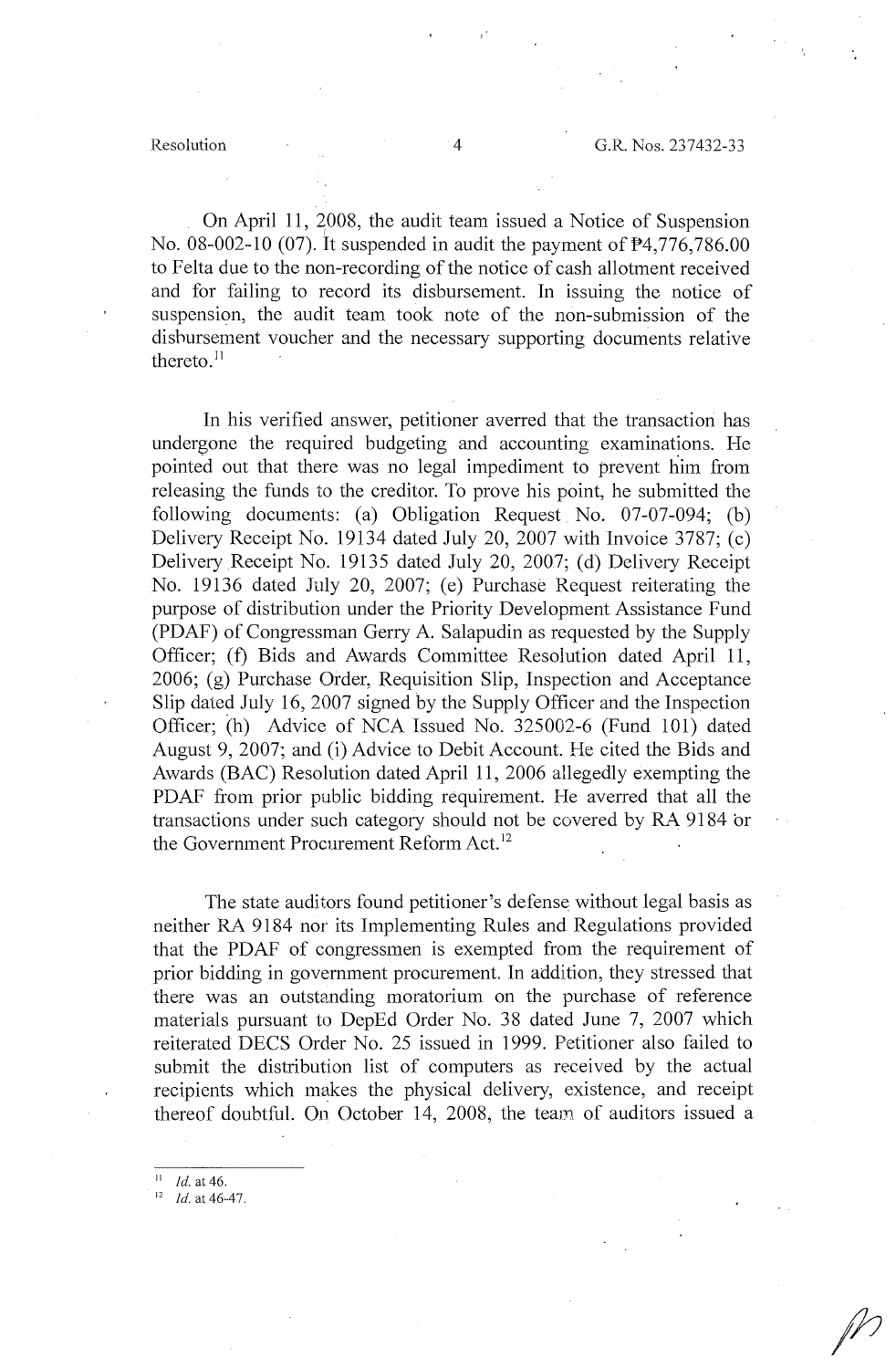Notice of Disallowance No. 08-002-101 (07) effectively disallowing in audit the transaction in question.<sup>13</sup>

Upon investigation of the Office of the Ombudsman, the genuineness and due execution of the BAC Resolution dated April 11, 2006 was questioned when the concerned signatories denied any participation thereto. The signatories: Pilar J. Rico (Pilar), Harpi A. Sali (Harpi), and Virginia C. Amirrudin (Virginia) executed separate affit avits and position papers with their daily time records and genuine specimen of their signatures to prove that they were in Zamboanga City when the Resolution: was supposedly adopted by the BAC members in Pagadian City.<sup>14</sup>

Virginia, Chief of the Alternative System Division and retiree of the DepEd-RO IX, testified that the BAC Resolution dated April 11, 2006 was falsified because the BAC members did not meet on such date to deliberate or pass any resolution. She asserted that the signatures appearing thereon were forged. <sup>15</sup>

Further, Pilar, Chief of the Secondary Education Division of DepEd-RO IX, narrated that she was a member of the BAC of DepEd-RO IX. She clarified that the BAC did not meet and deliberate on April 11, 2006 for the issuance of any resolution. She also did not sign the BAC Resolution in question.<sup>16</sup>

Witness Harpi testified that he was the Chief Administrative Officer and BAC v;ce-Chairman of DepEd-RO IX. He stated that on April 11, 2006, the BAC of DepEd-RO IX did not meet in Pagadian City because some members were in different places at that time. He was in Zamboanga City attending to his official functions. He inaintained that the signature appearing on the subject BAC Resolution does not belong to him.<sup>17</sup>

- 13 *Id.* at 47-48.
- <sup>14</sup> *Id.* at 48-49.
- 
- 16 *Id.* at 49-50.
- $17$  *Id.* at 49.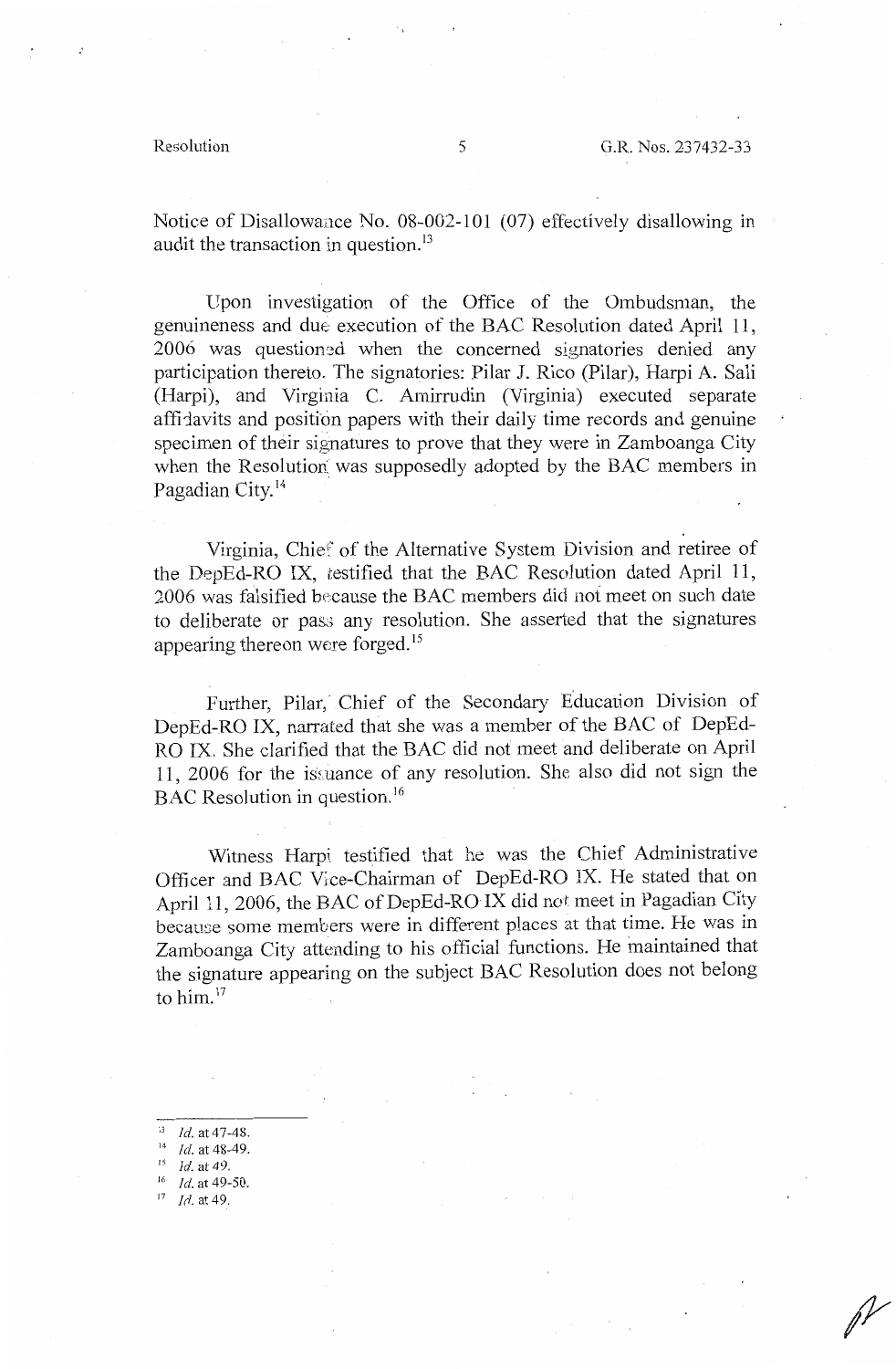Meanwhile, Amelia P. Torralba, Chief of the Elementary Division and BAC Chairman of DepEd-RO IX, likewise denied the information in the subject BAC Resolution as she was on leave that day.<sup>18</sup>

Dahlia A. Paragas, Head of the Public Affairs Unit at DepEd-RO IX, alleged that she is the incumbent Head of the BAC Secretariat of DepEd-RO IX. Based on her verification of the official file, there was no BAC Resolution or minutes of any BAC meeting purportedly held on April 11, 2006.<sup>19</sup>

State Auditor IV Mydee C. Mandin of the COA alleged that she conducted an audit of the financial transactions of DepEd-RO IX in 2007. This includes the payment to Felta of  $\frac{4}{776}$ ,786.00 for the purchase of IT package materials without the benefit of a public bidding. She stated that the transaction was not recorded in the books of accounts of DepEd-RO IX.<sup>20</sup>

Finally, then COA Regional Director, Visitacion Mendoza, explained that the audit supervision she provided to the audit team of DepEd-RO IX in 2007 to 2008 pertained to the transactions of the department with Felta.  $21$ 

#### *Version of the Defense*

Petitioner insisted that he did not falsify the BAC Resolution dated April 11, 2006. According to him, the document was brought to his office by Supply Officer, Crisologo Singson, and was already signed by the members of the BAC. He did not and could not have forged the signatures therein because he was not familiar with the members' signatures.<sup>22</sup> After signing the BAC Resolution, his office submitted the documents to the DBM for the release of the Special Allotment and Release Order (SARO). Later, the DBM issued the SARO and the release order. Upon receiving the COA audit report that the transaction was not legal and not allowable, he sent copies thereof to the Finance Department of the DepEd-RO IX and asked its Accountant and the

 $\frac{20}{21}$  *Id.* at 45.

*Id.* at 165.<br>*Id.* at 50-51.

<sup>18</sup>*Id.* at 50.

<sup>19</sup>*Id.*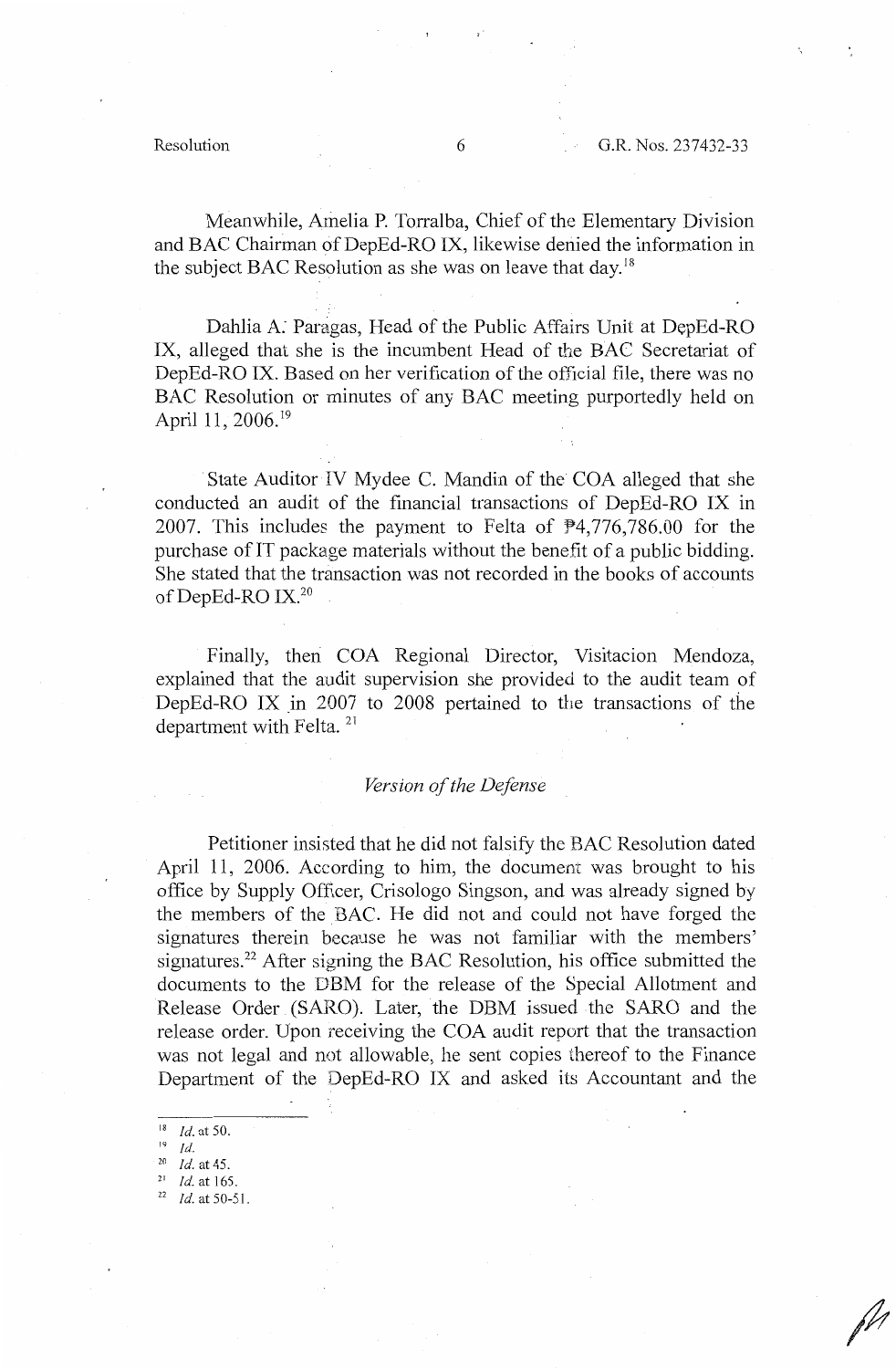Cashier to respond thereto.<sup>23</sup> Soon after, the COA sent a notice of suspension requiring him either to submit more supporting documents or return the money disbursed. Again, he referred the notice to the Accountant and Cashier of his office.<sup>24</sup>

## *Ruling of the Sandiganbayan*

On November 17, 2017, the Sandiganbayan found petitioner guilty beyond reasonable doubt of violation Section 3(e) of RA 3019 and Falsification of Public Document under Article 171 of the RPC. It held that petitioner was a public officer during the period material to the case and that he was the 0fficer-in-charge of the DepEd-RO IX from October 2005 until his appointment as Regional Director on May 3, 2006. Thus, he was with the knowledge that at the time of subject transaction, there was an outstanding ban regarding the procurement of IT packages and materials. It explained that despite the prohibition, petitioner proceeded in approving the documents for their acquisition.<sup>25</sup> It elucidated that petitioner acted with evident bad faith for his blatant defiance of an outstanding official directive which caused the government to suffer damages in the amount of  $P4,776,786.00$ <sup>26</sup>

Anent the charge of falsification, the prosecution witnesses already denied holding a meeting for the purpose of adopting the subject resolution. The Sandiganbayan held that the BAC Resolution could not have benefited anybody except petitioner, who had admittedly approved it notwithstanding the prohibition.<sup>27</sup> The Sandiganbayan held as follows:

WHEREFORE, in light of the foregoing, judgment is hereby rendered as follows:

> 1. In Criminal Case No. SB-15-CRM-0073, accused Jesus Loretizo Nieves is found GUILTY beyond reasonable doubt of the crime of violation of Section  $3(e)$  of R.A. No. 3019 and, pursuant to Section 9 thereof, is hereby sentenced to suffer the indeterminate penalty of imprisonment of six (6) years and one (1) month, as minimum, up to ten (10) years, as maximum, with perpetual disqualification from holding public office. The

<sup>23</sup>*Id.* at 51.

<sup>24</sup>*Id.* 

<sup>&</sup>lt;sup>25</sup> *Id.* at 55.<br><sup>26</sup> *Id.* at 57.

<sup>&</sup>lt;sup>27</sup> *Id.* at 60-61.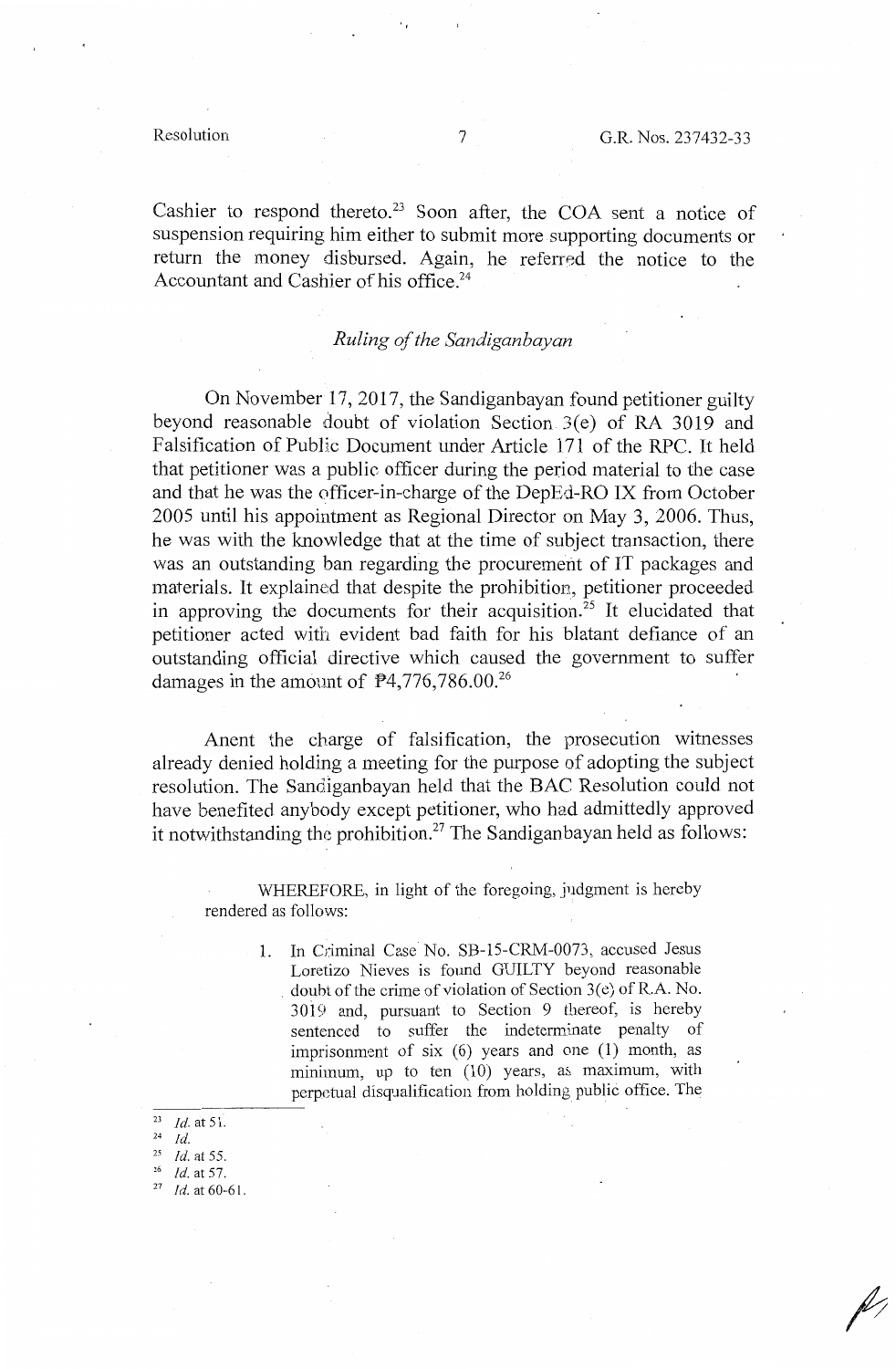accused is ordered to pay to the DepEd Region IX the ammint of P4,776,786.00 as and by way of actual damages.

2. In Criminal Case No. SB-15-CRM-0076 accused Jesus Loretizo Nieves is found GUILTY beyond reasonable doubt of the crime of Falsification of Public Document under Article 171 of the Revised Penal Code and is hereby sentenced to suffer the indeterminate penalty of imprisonment of two (2) years, four (4) months and one (1) day of prision correccional, as minimum, to eight (8) years and one  $(1)$  day of prision mayor, as maximum, with the accessories thereof and to pay a fine of Two Thousand Pesos ( $P2,000.00$ ).

#### SO ORDERED.<sup>28</sup>

Petitioner filed a Motion for Reconsideration,<sup>29</sup> but the Sandiganbayan denied it on February 9, 2018 for lack of merit.<sup>30</sup>

The Sandiganbayan reiterated that a person in possession of a falsified document and who makes use of it is presumed to be the author or forger thereof. Petitioner in this, case used the falsified BAC Resolution to secure funds from the DBM. While none of the prosecution witnesses saw him forge their signatures, case laws allow courts to rely on circumstantial evidence in cases of forgery considering that the prosecution would not always have the means to obtain direct evidence of a clandestine act.<sup>31</sup>

Withal, there was no basis to veer away from the required public bidding as no valid justification existed to invoke the exceptions under which the alternative mode of procurement may be done. Notably, the receipt of funds from the DBM and the payment thereof to Felta were not recorded in DepEd-RO IX's books of account. They were only stumbled upon in the course of audit which led to the introduction by petitioner of a falsified resolution in his bid to evade responsibility.<sup>32</sup>

Unperturbed, petitioner filed this petition for review.

- <sup>31</sup>*Id.* at 68-69. 32 *Id.* at 71.
- 

<sup>&</sup>lt;sup>28</sup> *Id.* at 63-64.<br><sup>29</sup> *Id.* at 74-94.<br><sup>30</sup> *Id.* at 66-73.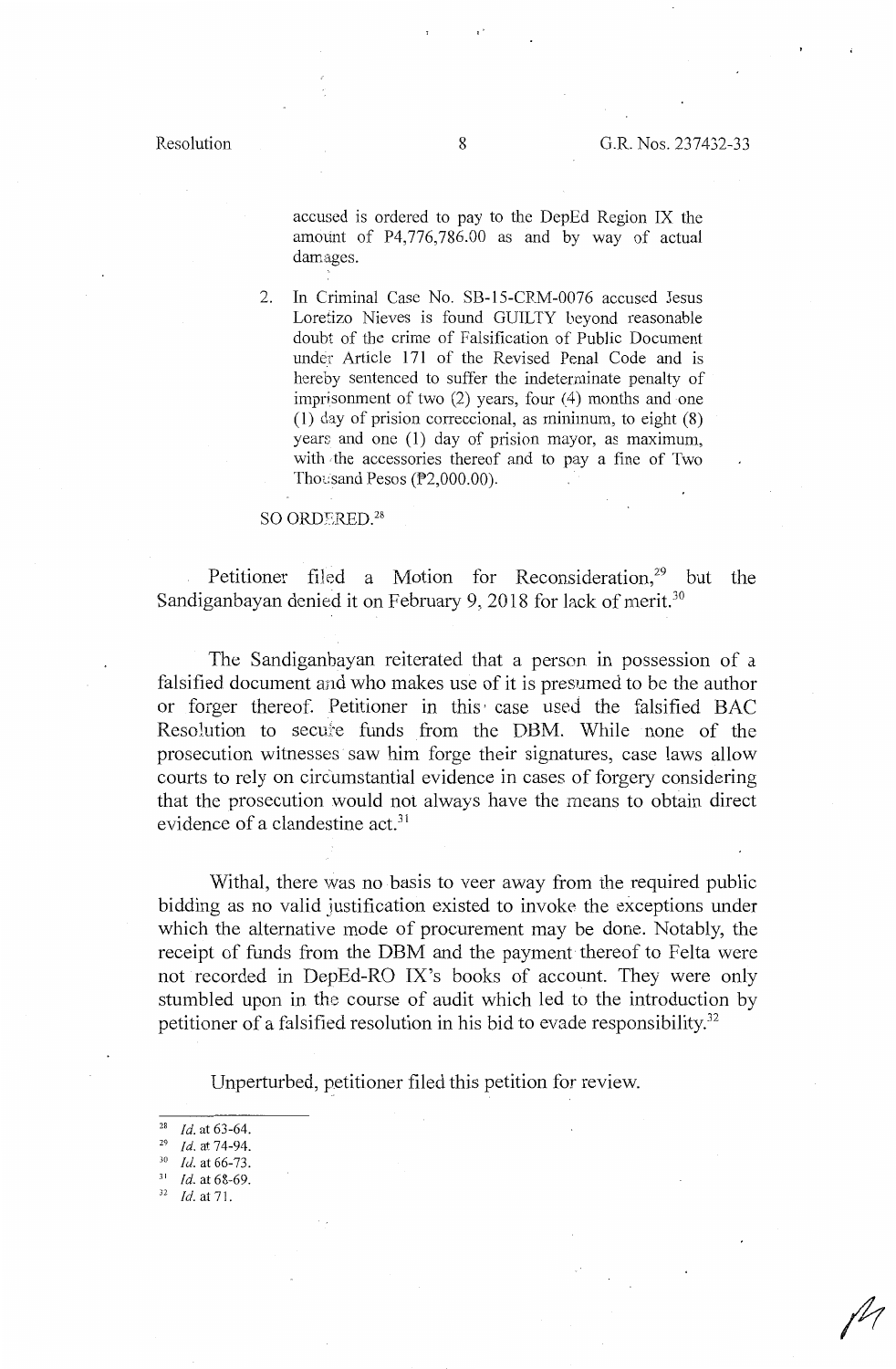#### *Issues*

I.

WHETHER THE SANDIGANBAYAN GRAVELY ERRED WHEN IT RULED THAT PETITIONER ACTED WITH EVIDENT BAD FAITH, MANIFEST PARTIALITY, AND/OR GROSS FAITH, MANIFEST PARTIALITY, AND/OR GROSS INEXCUSABLE NEGLIGENCE IN THE PURCHASE OF ITS MATERIALS FROM FELTA MULTIMEDIA, INC

### II.

WHETHER THE SANDIGANBAYAN GRAVELY ERRED WHEN IT RULED THAT PETITIONER WAS THE FORGER OF THE BAC RESOLUTION DATED APRIL 11, 2006.

### xxxx

#### IV.

WHETHER THE EVIDENCE SUBMITTED IS SUFFICIENT TO SUPPORT A CONVICTION OF PETITIONER BEYOND REASONABLE DOUBT FOR THE CRIMES FOR WHICH HE STANDS CHARGED.<sup>33</sup>

### *The Court's Ruling*

*Violation of Section 3(e) of RA 3019* 

Well settled is the rule that the Court's jurisdiction over decisions of the Sandiganbayan is limited to questions of law. Hence, its factual findings are conclusive upon the Court absent any of the recognized exceptions, which are not extant in this case.<sup>34</sup>

Moreover, after a judicious review of the case, the Court is convinced that the Sandiganbayan correctly convicted petitioner of violating Section 3(e) of RA 3019 which reads:

Section 3. *Corrupt practices of public officers*. — In addition to acts or omissions of public officers already penalized by existing

<sup>33</sup>*Id.* at 16-17. 34 *Carlet v. People,* G.R. Nos. 235111-246 (Notice), January 8, 2018.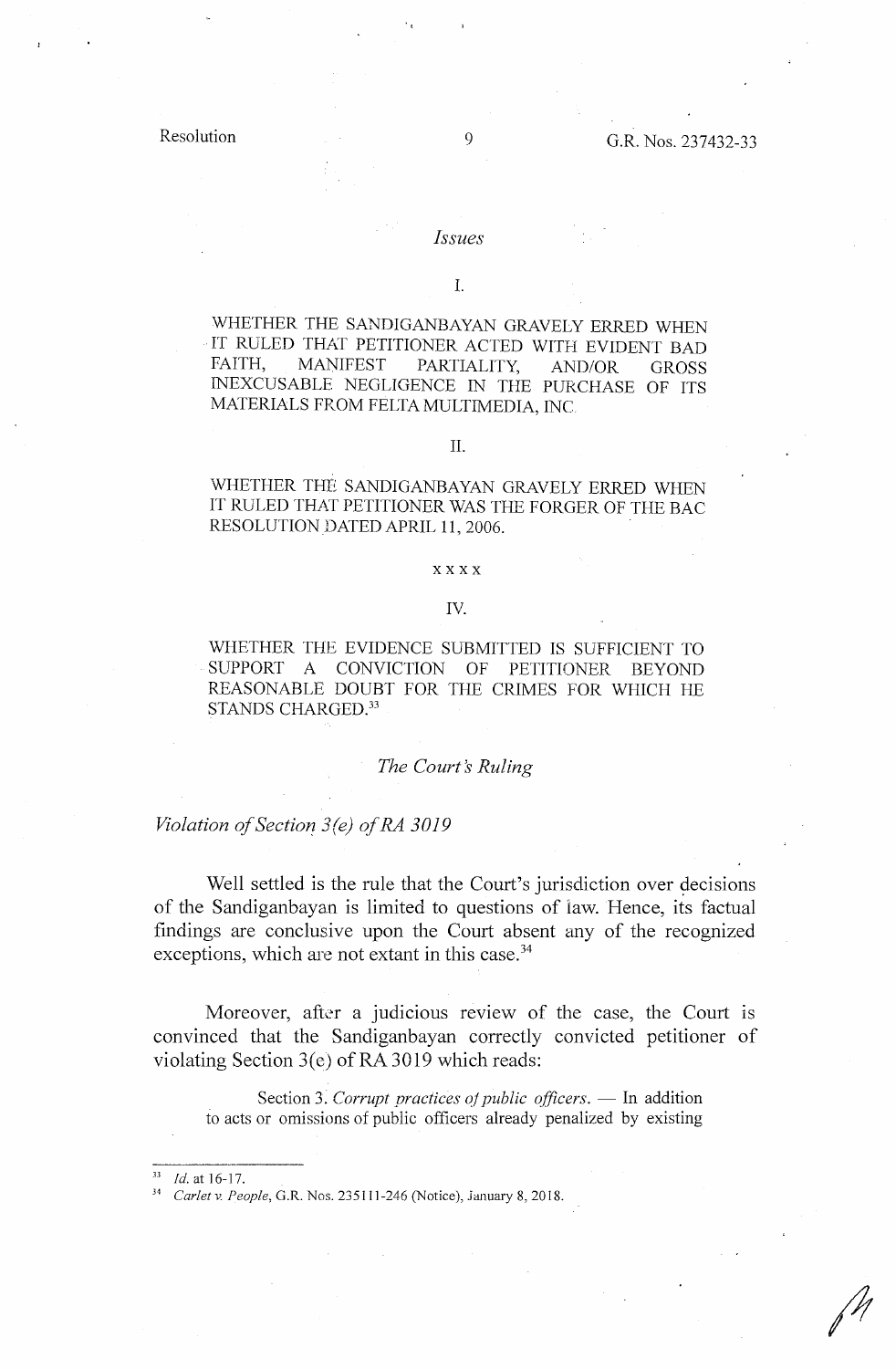law, the following shall constitute corrupt practices of any public officer and are hereby declared to be unlawful:

#### xxxx

( e) Causing any undue injury to any party, including the Government, or giving any private party any unwarranted benefits, advantage or preference in the discharge of his official administrative or judicial functions through manifest partiality, evident bad faith or gross inexcusable negligence. This provision shall apply to officers and employees of offices or government corporations charged with the grant of licemes or permits or other concessions.

The elements of violation of Section  $3(e)$  of RA 3019 are: (1) that the accused is a public officer discharging administrative, judicial, or official functions (or a private individual acting in conspiracy with such public officers); (2) that he acted with manifest partiality, evident bad faith, or inexcusable negligence; and (3) that his action caused any undue injury to any party, including the govermnent, or gave any private party unwarranted benefits, advantage, or preference in the discharge of his functions.<sup>35</sup>

The elements have been sufficiently established by the pro.ecution.

*First*, petitioner was indisputably a public officer at the time of the commission of the offense, discharging his administrative and official functions as the Regional Director of DepEd-RO IX, Zamboanga City.

*Second*, he acted with manifest partiality and evident bad faith in the procurement of Felta's products due to the absence of a competitive bidding as well as his defiance of the DepEd's moratorium on the purchase of IT packages. The Sandiganbayan explained:

Besides, the accused cannot successfully seek refuge under the above provisions of the procurement law and justifv the acquisition of the subject instructional materials because he was precisely precluded from doing so pursuant to the directive of the DepEd national head office. Therefore, *there cannot be any dispute that the accused acted with evident bad faith for his blatant defiance of an outstanding official directive which caused the government to suffer damages in the amount of P4, 776,786.00. What made the matier worse is the fact* 

*<sup>35</sup> Ferrer, J1'. v. People,* G.R. No. 240209, June 10, 2019.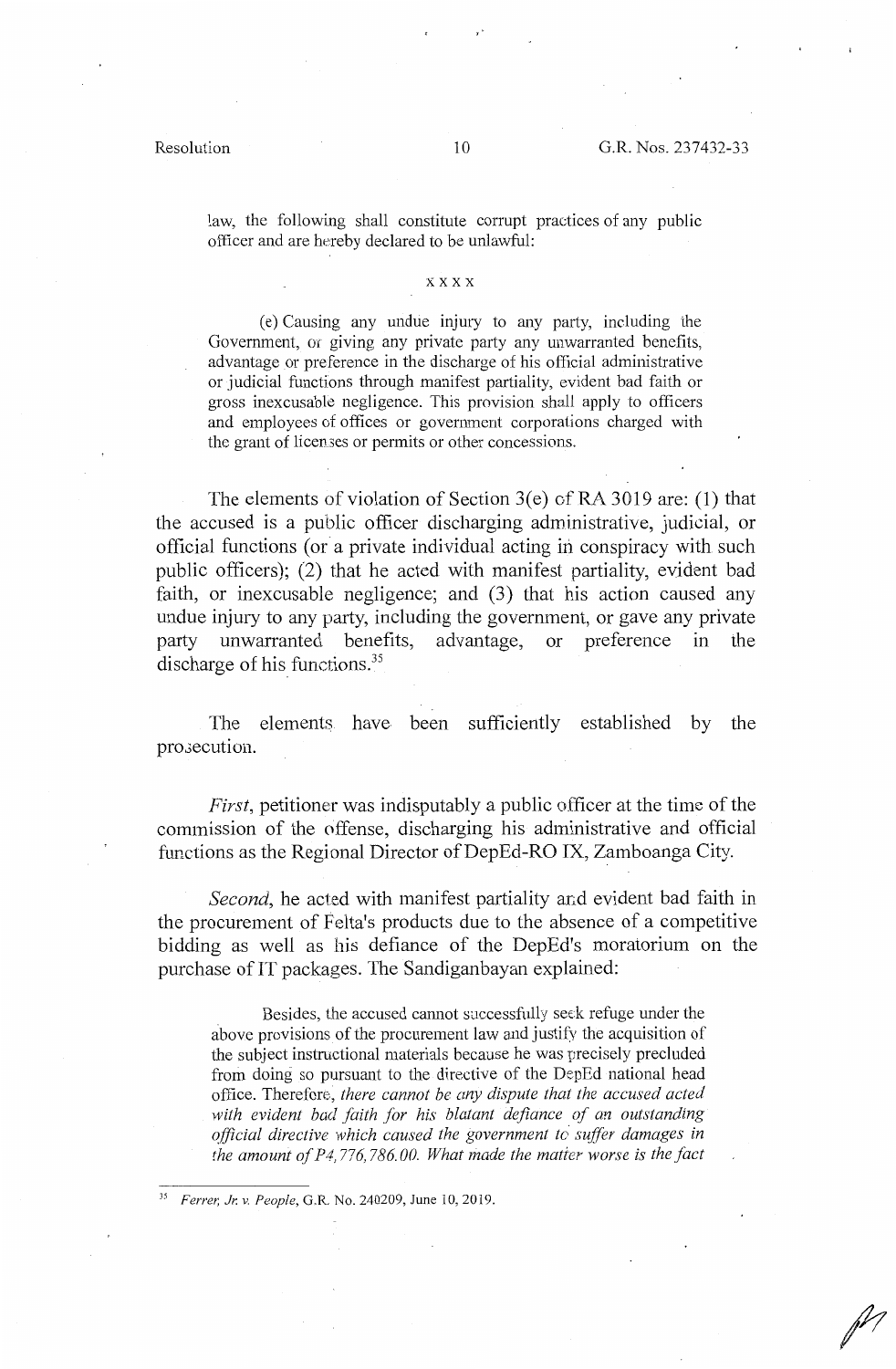# Resolution 11 G.R. Nos. 237432-33

*that the accused has not been able to come up with any reliable proof to show that the procured items had at all been delivered. The three (3) Delivery Receipts Nos. 19134, 19135 and 19136 all dated July 20, 2007 which the accused mentioned in his verified answer to the notice of suspension were never produced during trial, 1nuch less formally offered, which thus precludes the court from treating them as evidence. Neither did the defense present any of the supposed beneficiaries of the said items to debunk the findings in the audit report which negate that delivery of the same has ever been made.* 

Even if it will be conceded for the nonce that accused did not have a clear apprehension of what he was then doing, it behooves upon him somehow to have exercised reasonable degree of caution and sound judgment before stamping his approval on the official documents. It should be stressed that the amount involved is not insignificant thu3, it should not have been too much to make prior consultations with other concerned officials if only to ensure that the prospective tram:action would be devoid of any irregularity. However, the accused clearly failed to exercise any modicum of precaution and appeared to have callously disregarded the pernicious consequence of his action. At the very least then, his act can be characterized as constitutive of gross inexcusable negligence. 36 (Italics supplied.)

*Third,* in an sttempt to absolve himself from criminal liability, petitioner maintains that the lack of public bidding alone did not constitute evident bad faith, especially in the absence of proof beyond reasonable doubt that the government suffered undue injury from the transaction with Felta.<sup>37</sup> Section 50 of RA 9184 provides for the conditions under which a resort to direct contracting may be made. Specifically, direct contracting may be resorted to in case of procurement of goods of proprietary nature as in this case. 38

Petitioner is mistaken.

### Sections 4 and 10 of RA 9184 reads:

SECTION 4. *Scope and Application*. — This act shall apply to the Procurement of Infrastructure Projects, Goods and Consulting Services, regardless of source of funds, whether local or foreign, by **all** branches and instrumentalities of government, its departments, offices and agencies, including government-owned and/or -controlled corporations and local government units, subject to the provisions of Commonwealth Act No. 138. Any treaty or international or executive

 $\frac{36}{37}$  *Kollo*, pp. 57-58.

 $\frac{37}{38}$  *Id.* at 194.

<sup>18</sup>*Id.* at 196.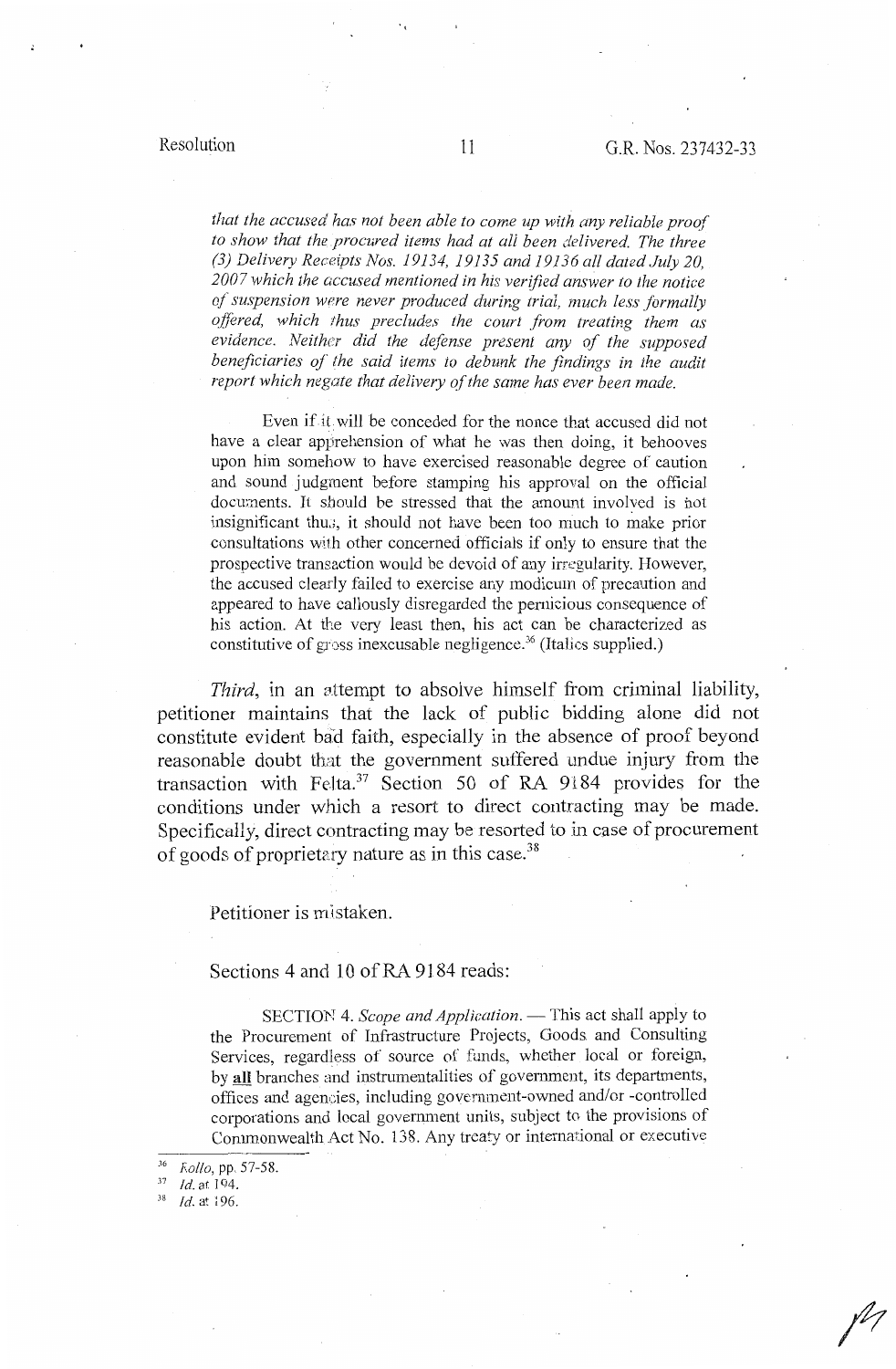. agreement affecting the subject matter of this Act to which the Philippine government is signatory shall be observed.

SECTION 10. *Competitive Bidding.* — **All** Procurement shall be done through Competitive Bidding, except as provided for in Article XVI of this Act. (Emphasis and underscoring supplied.)

It is explicit from the law that all procurement by all branches and instrumentalities of the government, its departments, offices and agencies, including government-owned and/or -controlled corporations and local government units shall be done through competitive bidding, except those provided under Article XVI of the law. Obviously, the law covers procurement by the DepEd, a department under the Executive Branch. Basic is the rule in statutory construction that where the words of a statute are clear, plain, and free from ambiguity, it must be given its literal meaning and applied without attempted interpretation.<sup>39</sup>

Besides, to justify resort to any of the alternative methods of procurement, the following conditions must exist: (1) there is prior approval of the Head of the Procuring Entity on the use of alternative methods of procurement, as recommended by the BAC; (2) the conditions required by law for the use of alternative methods are present; and (3) the method chosen promotes economy and efficiency, and that the most advantageous price for the government is obtained.<sup>40</sup>

Aside from the bare assertion that the transaction in question involves the procurement of goods of proprietary nature, petitioner miserably failed to prove the other conditions. There was no allegation that direct contracting was justified by the advantageous price for the government. Worse, there is no legitimate BAC Resolution allowing the use of the alternative methods of procurement inasmuch as the DepEd

- ( a) Procurement of Goods of proprietary nature, which can be obtained only from . the proprietary source, *i.e.* when patents. trade secrets and copyrights prohibit others from manufacturing the same item;
- (b) When the Procurement of critical components from a specific manufacturer, supplier or distributor is a condition precedent to hold a contractor to guarantee its project perfonnance, in accordance with the provisions of his contract; or,

(c) Those sold by an exclusive dealer or manufacturer, which does not have subdealers selling at lower prices and for which no suitable substitute can be obtained at more advantageous terms to the government.

<sup>39</sup>*Sabio v. Sandiganbayan,* G.R. Nos. 233853-54, July 15, 2019, citing *National Food Authority v. Masada Security Agency, Inc.,* 493 Phil. 241, 250 (2005) and *Philippine National Bank* v. *Garcia, Jr., 437 Phil. 289, 291 (2002).* Section 50 of Republic Act No. 9184 provides:

SECTION 50. *Direct Contracting.* - Direct Contracting may be resorted to only in any of the following conditions: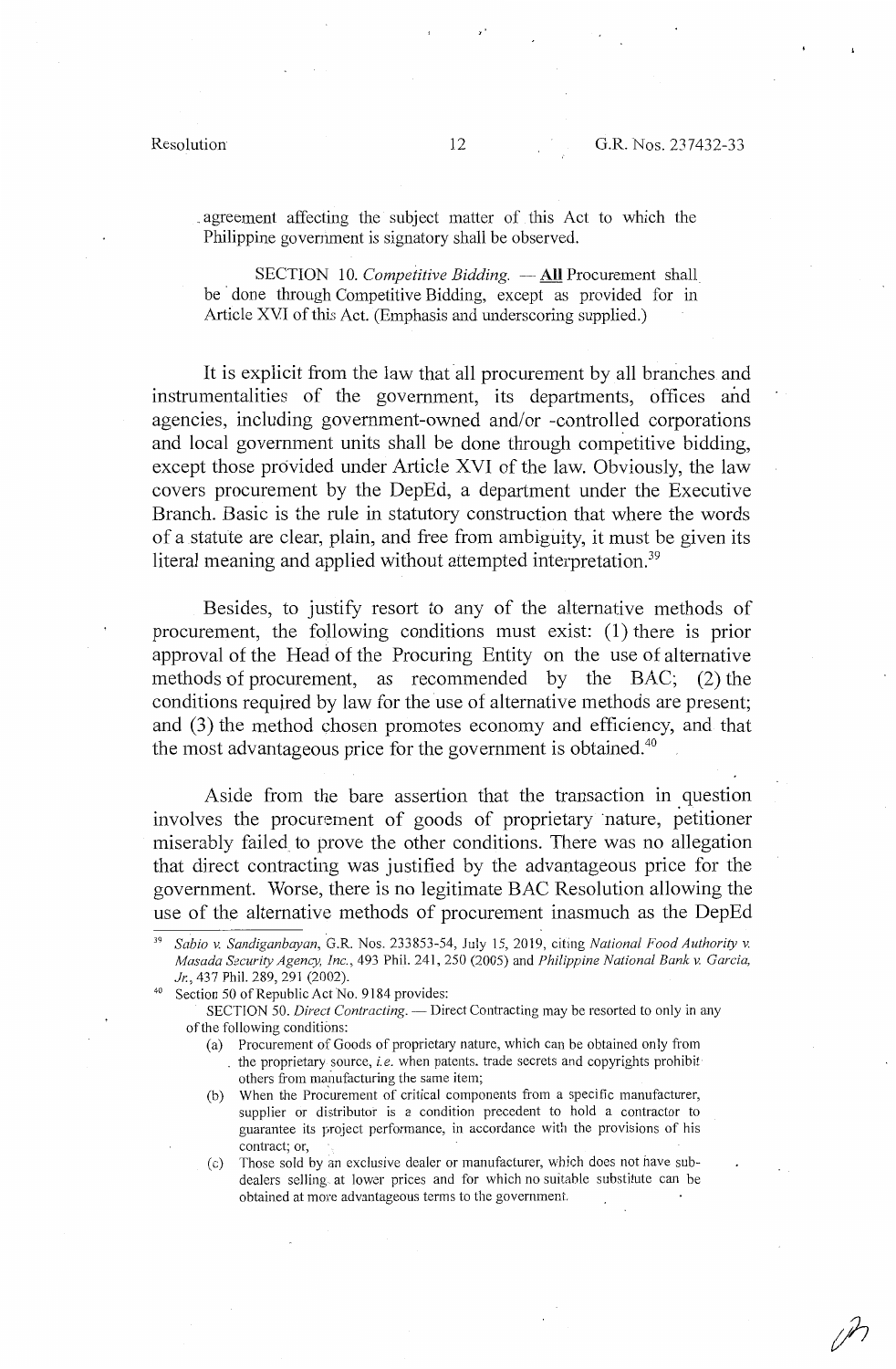already issued an earlier order imposing a ban on the purchase of research materials.

*Lastly,* case law teaches us that "there are two ways by which a public official violates Section 3(e) of RA 3019 in the performance of his functions, to wit:  $(1)$  by causing undue injury to any party, including the Government; or (2) by giving any private party any unwarranted benefit advantage or preference. An accused may be charged under either mode or both. The disjunctive term 'or' connotes that either act qualifies as a violation of the law. In other words, the presence of one would suffice for conviction."<sup>41</sup>

The Information charged petitioner with violation of Section  $3(e)$ of RA 3019 when, through his actions characterized by manifest partiality, Felta was given unwarranted benefit, advantage, and preference. Under this mode, damage is not required.<sup>42</sup> The word "unwarranted" means lacking adequate or official support; unjustified; unauthorized or without justification or adequate reason. "Advantage" means a more favorable or improved position or condition; benefit, profit or gain of any kind; benefit from some course of action. On the other hand, "preference" signifies priority or higher evaluation or desirability; choice or estimation above another.<sup>43</sup> Thus:

 $x \times x$  it should be noted that there are two ways by which Section  $3(z)$  of RA 3019 may be violated -- the first, by causing undue injury to any party, including the government, or the second, by giving any private party any unwarranted benefit, advantage, or preference. Although neither mode constitutes a distinct offense, an accused may be charged under either mode or both. The use of the disjunctive "or" connotes that the two modes need not be present at the same time. In other words, the presence of one would suffice for conviction.

x x x Under the second mode, damage is not required.44 (Emphasis and underscoring omitted.)

In order to be found guilty under the second mode, it suffices that the accused has given unjustified favor or benefit\_ to another, in the exercise of his official, administrative or judicial functions. Lamentably

<sup>43</sup>*Id.* 

<sup>41</sup> <sup>11</sup>*People v. Naciongayo,* G.R. No. 243897, June 8, 2020, citing *Coloma, Jr. v. Sandiganbayan,* 744

Phil. 214, 231-232 (2014).<br><sup>42</sup> *Sison v. People,* 628 Phil. 573, 585 (2010).

<sup>44</sup>*People v. Sandiganbayan (Seventh Division),* G.R. No. 240621, July 24, 2019, citing *Ampil v. Ombudsman, 715 Phil. 733, 758-759 (2013).*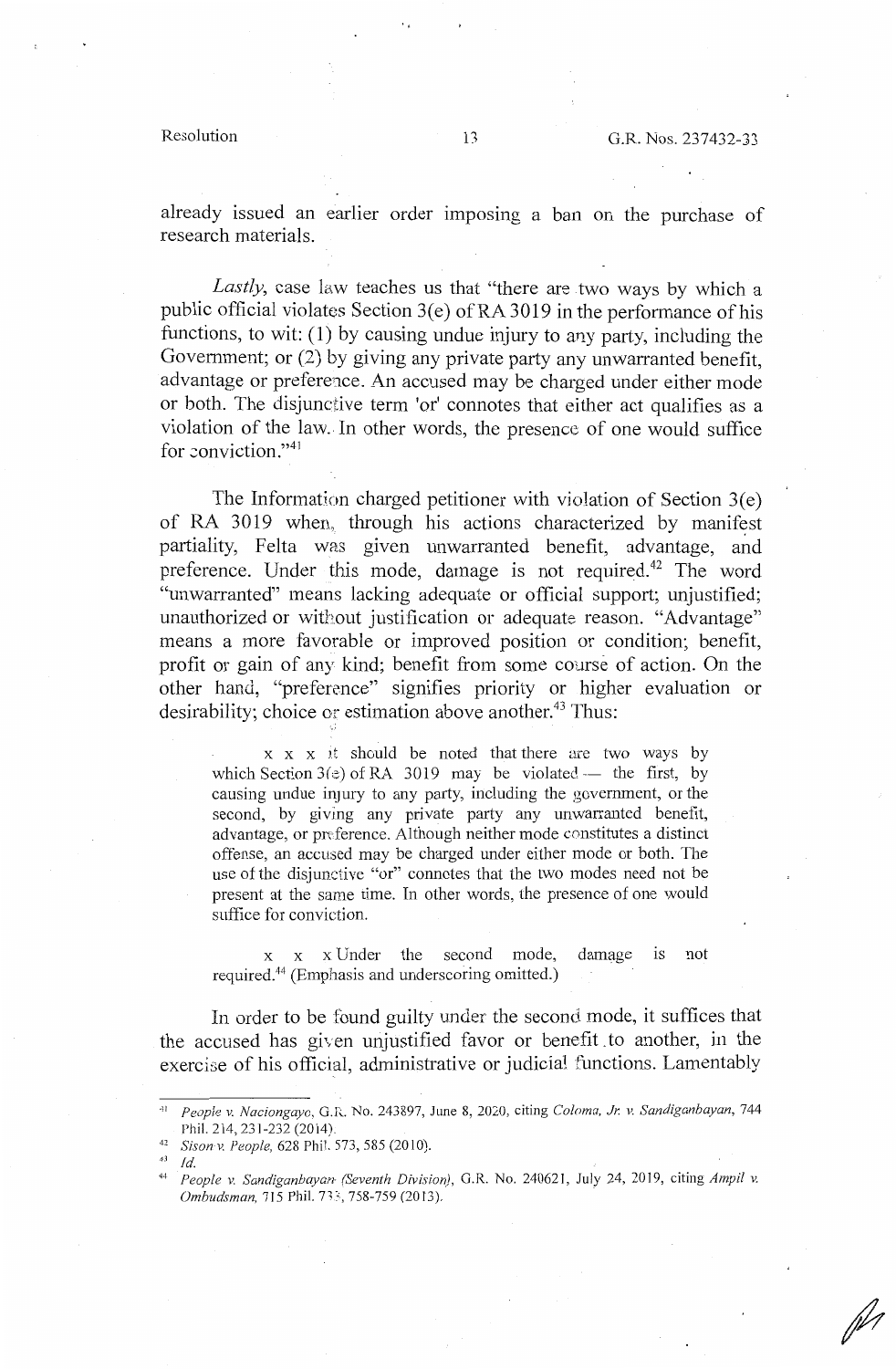for petitioner, he did just that.\_ The fact that he failed to observe the requirements of RA 9184, not to mention the moratorium imposed by the DepEd, proves that unwarranted benefit, advantage or preference was given to the winning supplier, Felta. To stress, the IT packages were procured without the benefit of a fair system in determining the best possible price for the government. Felta was able to profit from the transaction absent any showing that its prices were the most beneficial 'to the government. For that, petitioner must now face the consequences of his acts.<sup>45</sup>

### *Petitioner is likewise guilty of Falsification*

Petitioner was also charged with the crime of Falsification of Public documents punishable under Article 171 of the RPC, *viz.:* 

ART. 171. Falsification by Public Officer, Employee or Notary or Ecclesiastic Minister. — The penalty of *prision mayor* and a fine not to exceed  $P5,000$  pesos shall be imposed upon any public officer, employee, or notary who, taking advantage of his official position, shall falsify a document by committing any of the following acts:

1. Counterfeiting or imitating any handwriting, signature or rubric;

2. Causing it to appear that persons have participated in any act or proceeding when they did not in fact so participate;

**xxxx** 

4. Making untruthful statements in a narration of facts;

5. Altering true dates;

#### **xxxx**

The elements of falsification under the aforesaid provision are as follows: (1) the offender is a public officer, employee, or a notary public; (2) the offender takes advantage of his or her official position; and (3) the offender falsifies a document by committing any of the acts of falsification under Article 171 of the RPC. $46$ 

The first element is undisputed. As to the second element, an offender is considered to have taken advantage nf his official position when  $(1)$  he has the duty to make or prepare or otherwise to intervene in the preparation of a document; or (2) he has the official

<sup>45</sup>*Sison v. People, supra* note 42 at 586. 46 *Torres v. Court of Appeals,* G.R. No. 241164, August 14, 2019, citing *Dr. Malabanan v. Sandiganbayan,* 815 Phil. 183, 196 (2017).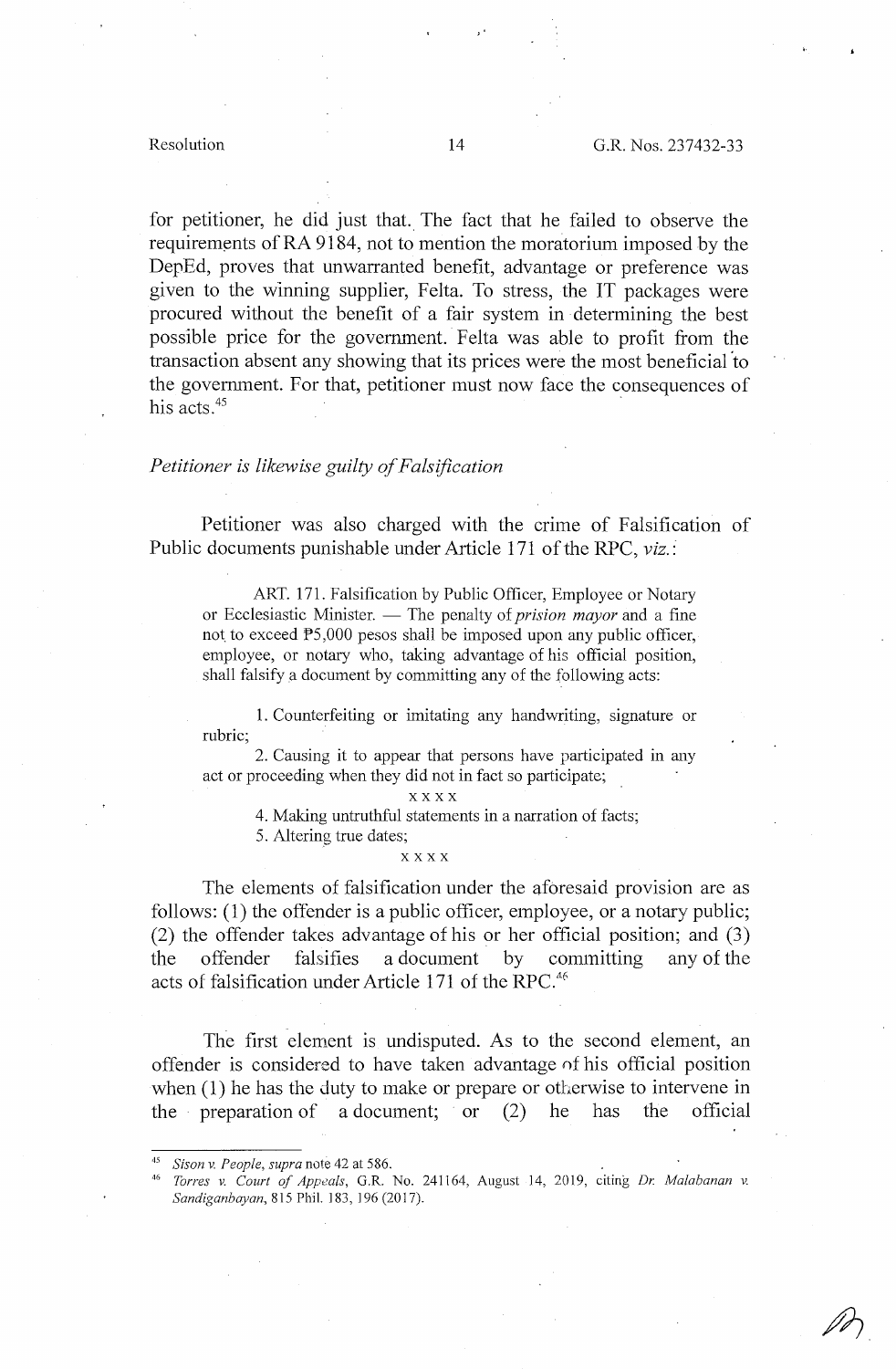J.

custody of the document which he falsifies.<sup>47</sup> As the Regional Director of DepEd RO-IX, Zamboanga City, petitioner is likewise the head of the procuring entity for the BAC of DepEd-RO IX and is in charge of approving all the BAC Resolutions to be carried out in the procurement. He was therefore duty bound to intervene in the preparation of the documents pertaining to the transaction in dispute.

As to the third element, the BAC Resolution dated April 11, 2006 appears to have been signed by Harpi, Pilar, and Virginia. It was made to appear that on such date, at around 9:00 a.m., they intervened and met as BAC members at the DepEd-RO IX in Pagadian City, Zamboanga City. It was also made to appear that they recommended *t6* petitioner the use of the alternative methods of procurement for the IT packages which shall be distributed to some local schools. However, as stated by the witnesses and affirmed by the Sandiganbayan, there is no truth to these circumstances.

Jurisprudence is replete with pronouncements that direct evidence is not a condition *sine qua non* to prove the guilt of an accused beyond reasonable doubt. In crimes involving the falsification of a public document, in particular, it is possible that secrecy and other surreptitious means may have been employed by the perpetrator precisely to conceal the true nature of a document he claims to be legitimate. Under the circumstances, it is only logical and proper for the prosecution to resort to the presentation of circumstantial evidence in the absence of direct evidence to establish the guilt of the accused.<sup>48</sup>

*Finally,* it was established that petitioner used the falsified BAC Resolution in order to secure funds from the DBM to pay its external creditors as evidenced by the list of due and demandable accounts payable-external creditor and the advice/authority to debit account. Significantly, not only was the receipt of the funds not recorded, the transaction in question was not included in the department's books of account. Petitioner initially denied the availability of documents relative to the subject transaction to justify the failure of his office to record the receipt and disbursement of  $P4,776,786.00$ . It was only after having received a subsequent notice of suspension for his unsatisfactory explanation that petitioner suddenly came up . with documents purportedly supporting his transaction with Felta. To the Court's mind,

48 *Id.* 

,,

<sup>47</sup>*Id.,* citing *Fullero v. People,* 559 Phil. 524, 539 (2007).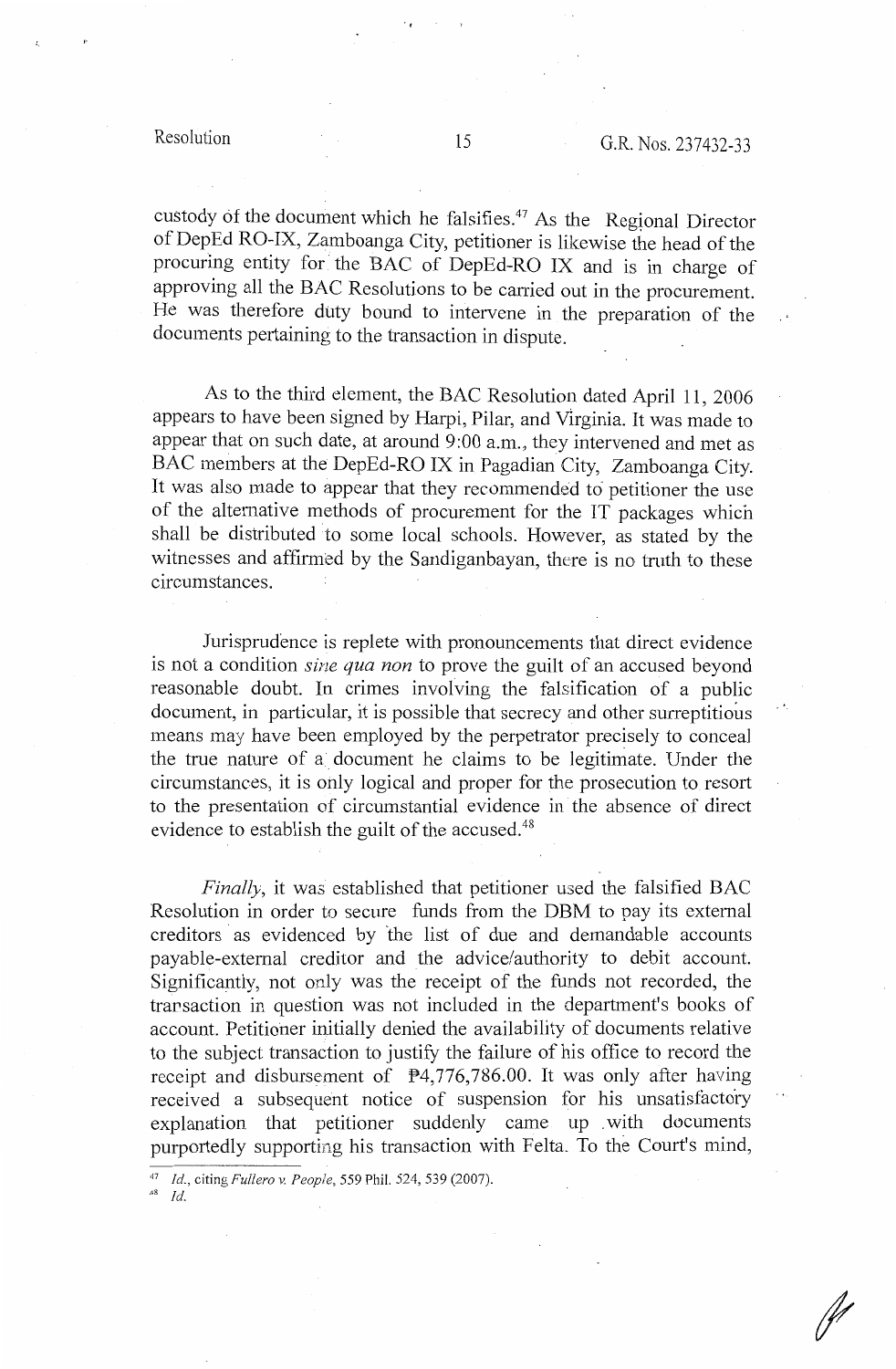Resolution 16 G.R. Nos. 237432-33

the submission of the documents was a mere afterthought and a last ditch effort by petitioner to evade accountability under the law.

**WHEREFORE,** the petition is **DENIED.** The Decision dated November 17, 2017 and the Resolution dated February 9, 2018 of the Sandiganbayan, First Division, in SB-15-CRM-0073 and SB-15-CRM-0076 are **AFFIRMED.** 

**SO ORDERED.** 

**HENRT LR INTING** 

*Associate Justice·* 

WE CONCUR:

MARVICALVE LEONEN *Associate Justice Chairperson* 

*Associate Justice Associate Justice* 

/'  $\overline{LL}$ . **HERNANDO** EDGARDO L. DELOS SANTOS

**JHOSEP PAOPEZ** *Associate Justice* 

 $\ddot{\phantom{0}}$